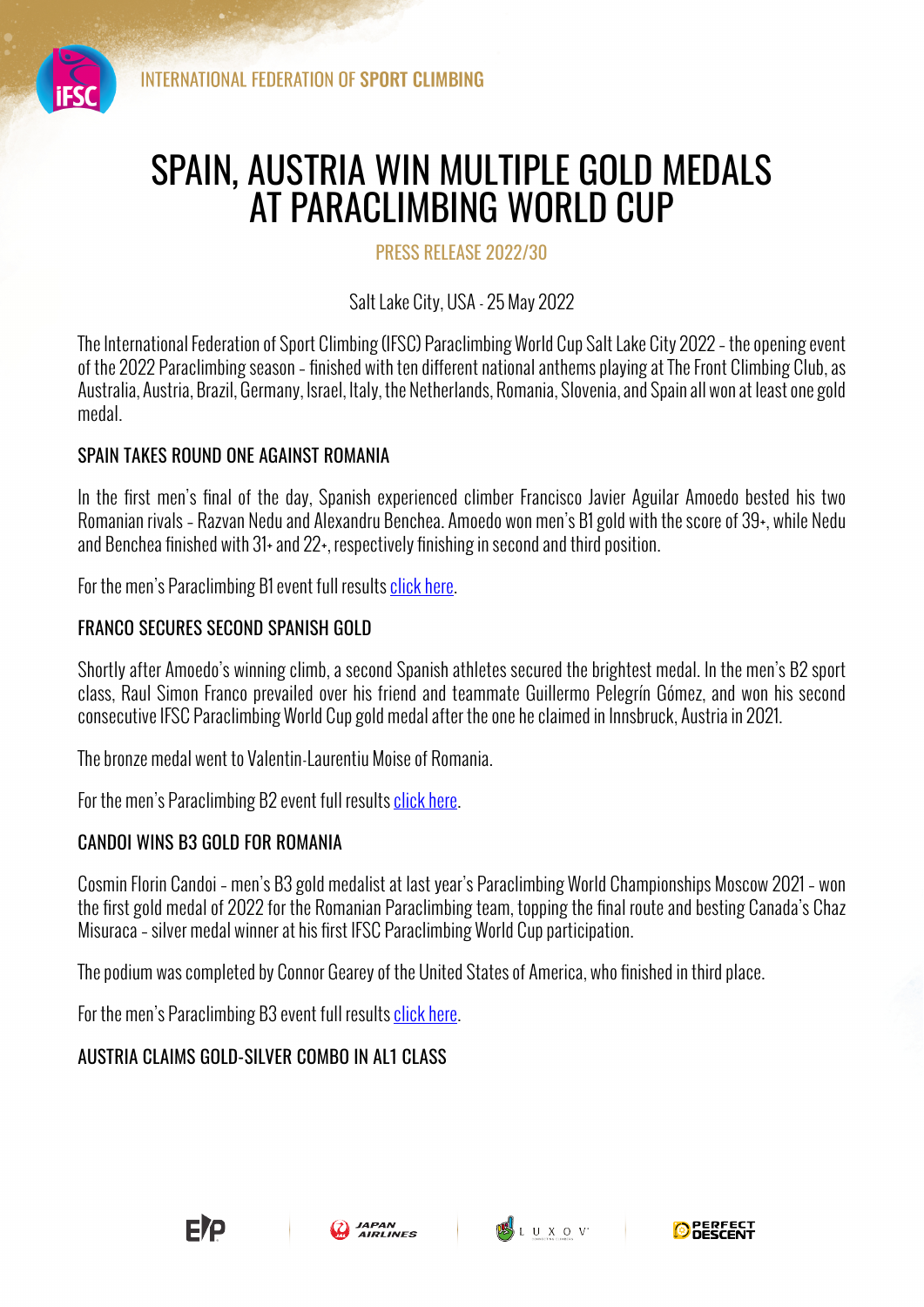

Moscow 2021 gold medallist Angelino Zeller won the fifth gold medal of his career, starting 2022 right from where he left off: the top of the podium. Zeller's teammate Markus Pösendorfer placed right next to him, in second place. Japan's Ouchi Hideyuki also finished on the podium, taking third place.

For the men's Paraclimbing AL1 event full results click here.

#### GUARDIA FERRER TAKES GOLD IN A TIGHT FINAL

The Spanish Paraclimbing team won its third medal of the event in the AL2 sort class, thanks to Alberto Guardia Ferrer. The 2016 Paraclimbing world champion climbed back atop the podium at the end of a neck-and-neck battle with Ethan Zilz of the United States of America, and Sebastian Menze of Norway.

Both Guardia Ferrer and Zilz finished with 39+, and the former placed first thanks to a better placement in qualification. Menze won bronze with 39.

For the men's Paraclimbing AL2 event full results click here.

### FRANCK TOPS THE RP1 CLASS

In the men's RP1 final, Germany's Korbinian Franck ended up being the only climber able to secure the top hold, finishing with the gold medal around his neck. Competing on their home turf, two US climbers finished second and third: Sunny Yang won silver with 46, while Elliott Nguyen took bronze with 36.

For the men's Paraclimbing RP1 full results click here.

#### SAPIR BEATS KUMAR IN MEN'S RP2 FINAL

Mor Michael Sapir won Israel's only medal of the Paraclimbing World Cup in Salt Lake City. The 31-year-old topped the RP2 final route, and finished ahead of his closest opponent thanks to a better score in qualification. Indeed, Manikandan Kumar of India also secured the top hold, but had to settle for silver.

Brian Zarzuela concluded his final round with 41+ and won bronze.

For the men's Paraclimbing RP2 full results click here.

## BARENDRECHT CLAIMS FIRST CAREER GOLD IN SALT LAKE CITY

In the men's RP3 event, Jamie Barendrecht of the Netherlands won the first IFSC gold medal of his career, dominating the round and placing well ahead of Jared Lenahan of the United States – 42 against 28+. Lenahan's silver medal matches the one he won at last year's Paraclimbing World Cup in Los Angeles, California, USA.

Canada Shamus Boulianne completed the podium in third place, winning bronze with 27.





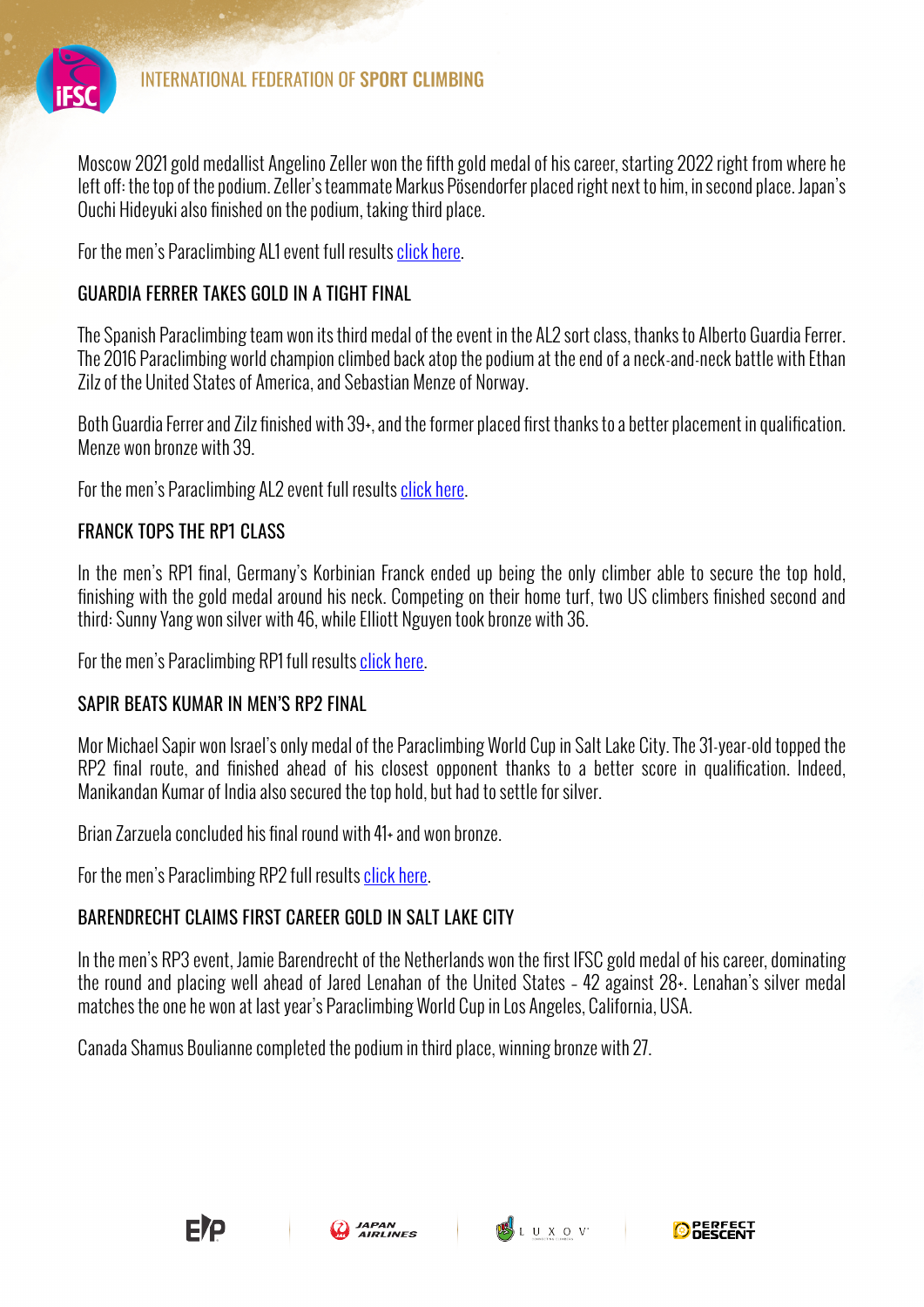

For the men's Paraclimbing RP3 full results click here.

## GLUSIC BACK ATOP THE PODIUM

After putting together a series of podium placements, Slovenia's Tanja Glusic finally won her first international gold medal since 2017, topping the women's B1 route and finishing ahead of Italy's Nadia Bredice thanks to a better placement in the qualification round.

Making her debut at the IFSC level, United States of America's Raveena Alli completed the podium in third place.

For the women's Paraclimbing B1 full results click here.

## LARCOMBE WINS OCFANIAN BATTLE WITH MAIA

Oceania placed at the top two positions of the women's AL2 final: Australia's Sarah Larcombe and New Zealand's Rachel Maia both made their debut at an IFSC Paraclimbing World Cup. Eventually, Larcombe took gold with 24+, and Maia followed in second place, winning silver with 22+.

The bronze medal was won by Tânia Chavez of Portugal.

For the women's Paraclimbing AL2 event full results click here.

## CAPOVILLA MAKES THE ITALIAN ANTHEM PLAY IN SALT LAKE CITY

Lucia Capovilla of Italy ruled the women's AU2 final, pocketing her first international gold medal since 2015, and stepping on the podium as the entire Italian Climbing and Paraclimbing team sang the national anthem.

Maureen Beck and Eleanor Rubin of the United States of America also won medals, respectively placing second and third.

For the women's Paraclimbing AU2 event full results click here.

# PLANK SEALS HER PERFECT EVENT WITH THE GOLD MEDAL

Topping all the three routes she had to face throughout the women's RP1 event – two in qualification, one in final – Jasmin Plank of Austria secured the gold medal in Salt Lake City, adding it to the one she claimed in Los Angeles in October 2021.

For the women's Paraclimbing RP1 full results click here.

# DIAS WINS FIRST, HISTORIC PARACLIMBING GOLD FOR BRAZIL

Competing in front of a loud Brazilian Climbing team, Marina Dias wrote a page of history for her country, securing the